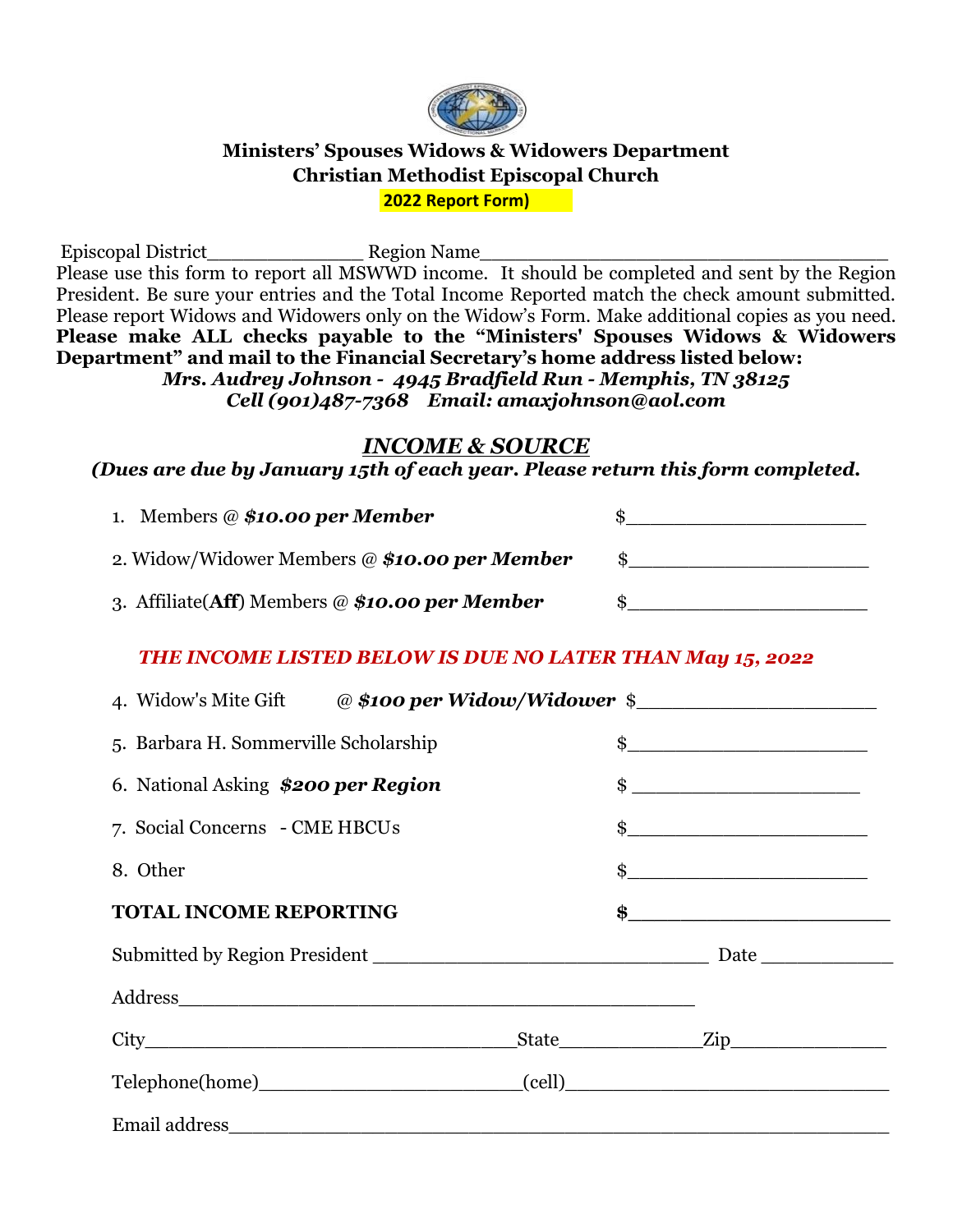

## **Ministers' Spouses Widows & Widowers Department Christian Methodist Episcopal Church Active Members' Information Form**

|                |     |     | Episcopal District___________ Region Name ________________________ District ________________________ |     |     |  |
|----------------|-----|-----|------------------------------------------------------------------------------------------------------|-----|-----|--|
|                |     |     |                                                                                                      |     |     |  |
|                |     |     |                                                                                                      |     |     |  |
|                |     |     |                                                                                                      |     |     |  |
|                |     |     | (Please Do Not Include Widow and Widowers on this form)                                              |     |     |  |
| Name & Address | Mem | Aff | Name & Address                                                                                       | Mem | Aff |  |
| 1.             |     |     | 5.                                                                                                   |     |     |  |
|                |     |     |                                                                                                      |     |     |  |
|                |     |     |                                                                                                      |     |     |  |
| Phone#         |     |     | Phone#                                                                                               |     |     |  |
| 2.             |     |     | 6.                                                                                                   |     |     |  |
|                |     |     |                                                                                                      |     |     |  |
|                |     |     |                                                                                                      |     |     |  |
| Phone#         |     |     | Phone#                                                                                               |     |     |  |
| 3.             |     |     | 7.                                                                                                   |     |     |  |
|                |     |     |                                                                                                      |     |     |  |
|                |     |     |                                                                                                      |     |     |  |
| Phone#         |     |     | Phone#                                                                                               |     |     |  |
| 4.             |     |     | 8.                                                                                                   |     |     |  |
|                |     |     |                                                                                                      |     |     |  |
|                |     |     |                                                                                                      |     |     |  |
| Phone#         |     |     | Phone#                                                                                               |     |     |  |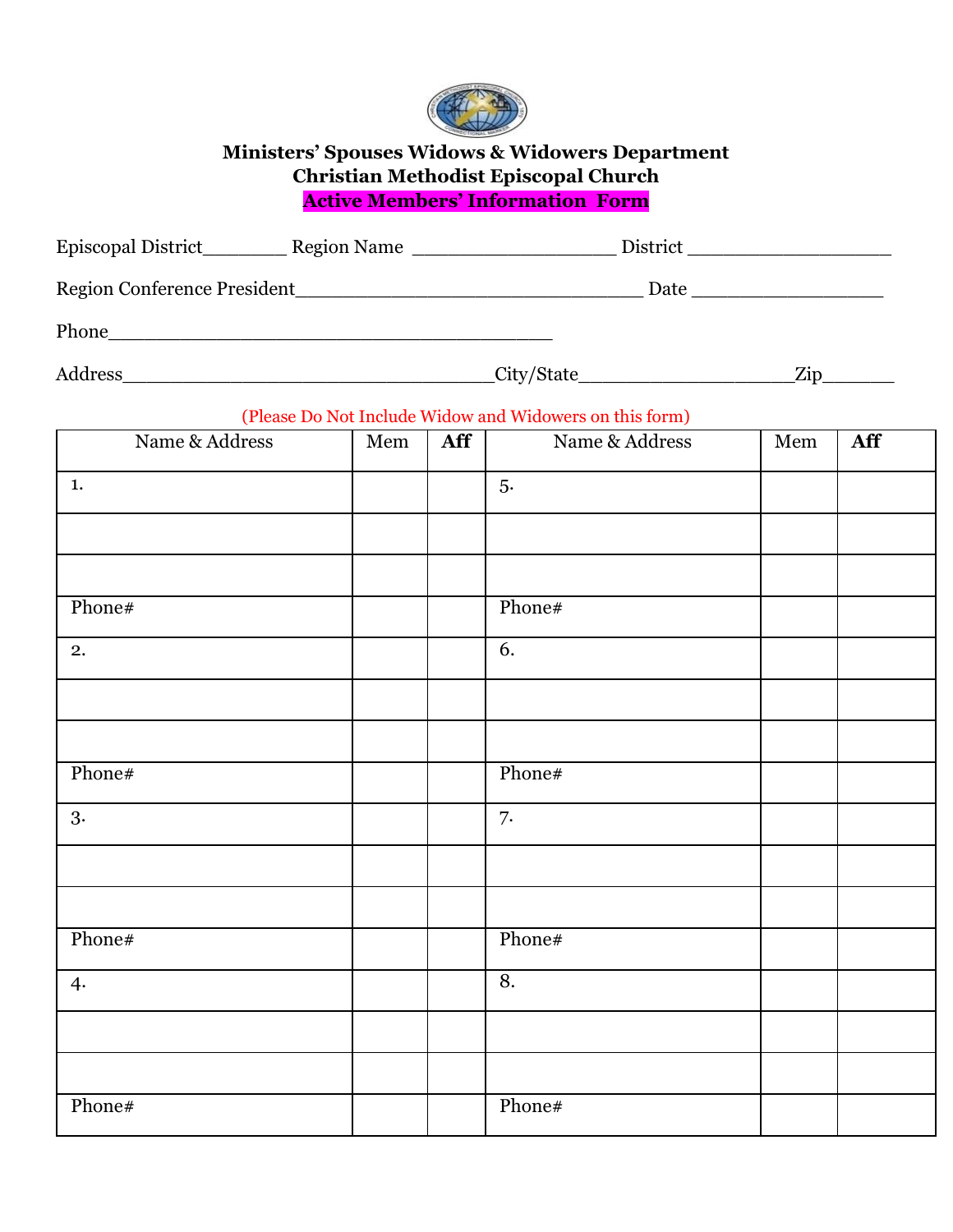

## **Ministers' Spouses Widows & Widowers Department Christian Methodist Episcopal Church Active Members' Information Form**

|                |     |     | Episcopal District_____________ Region Conference____________________ District ____________________ |     |     |
|----------------|-----|-----|-----------------------------------------------------------------------------------------------------|-----|-----|
|                |     |     |                                                                                                     |     |     |
|                |     |     |                                                                                                     |     |     |
|                |     |     |                                                                                                     |     |     |
|                |     |     | (Please Do Not Include Widows or Widowers on this list)                                             |     |     |
| Name & Address | Mem | Aff | Name & Address                                                                                      | Mem | Aff |
| 9.             |     |     | 13.                                                                                                 |     |     |
|                |     |     |                                                                                                     |     |     |
|                |     |     |                                                                                                     |     |     |
| Phone#         |     |     | Phone#                                                                                              |     |     |
| 10.            |     |     | 14.                                                                                                 |     |     |
|                |     |     |                                                                                                     |     |     |
|                |     |     |                                                                                                     |     |     |
| Phone#         |     |     | Phone#                                                                                              |     |     |
| 11.            |     |     | 15.                                                                                                 |     |     |
|                |     |     |                                                                                                     |     |     |
|                |     |     |                                                                                                     |     |     |
| Phone#         |     |     | Phone#                                                                                              |     |     |
| 12.            |     |     | 16.                                                                                                 |     |     |
|                |     |     |                                                                                                     |     |     |
|                |     |     |                                                                                                     |     |     |
| Phone#         |     |     | Phone#                                                                                              |     |     |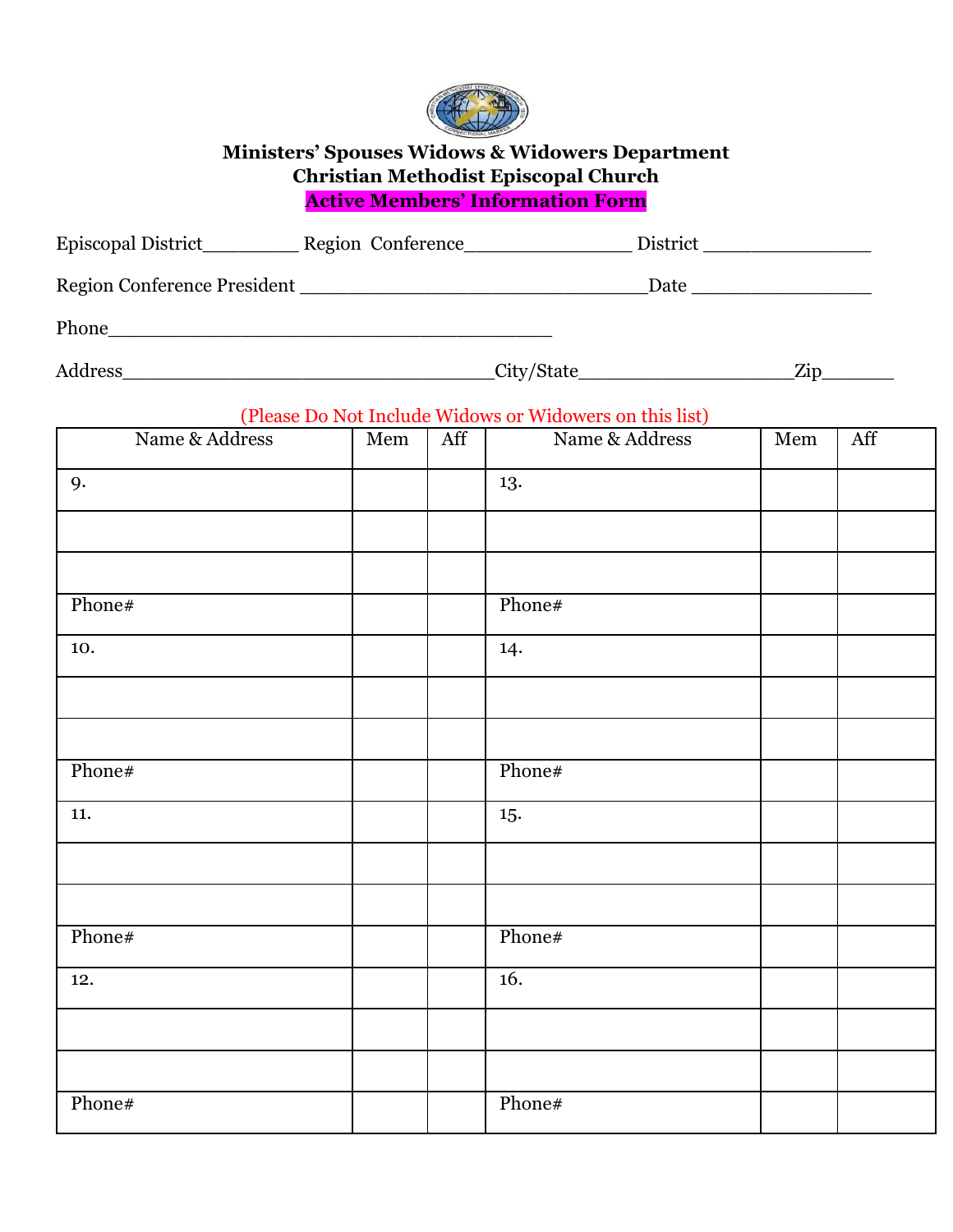

# **Ministers' Spouses Widows & Widowers Department Christian Methodist Episcopal Church Widows & Widowers' Contact Information Form**

|                |     | <b>Please Print</b> |                |     |     |
|----------------|-----|---------------------|----------------|-----|-----|
| Name & Address | Mem | Aff                 | Name & Address | Mem | Aff |
| 1.             |     |                     | 5.             |     |     |
|                |     |                     |                |     |     |
|                |     |                     |                |     |     |
| Phone#         |     |                     | Phone#         |     |     |
| 2.             |     |                     | 6.             |     |     |
|                |     |                     |                |     |     |
|                |     |                     |                |     |     |
| Phone#         |     |                     | Phone#         |     |     |
| 3.             |     |                     | 7.             |     |     |
|                |     |                     |                |     |     |
|                |     |                     |                |     |     |
| Phone#         |     |                     | Phone#         |     |     |
| 4.             |     |                     | 8.             |     |     |
|                |     |                     |                |     |     |
|                |     |                     |                |     |     |
| Phone#         |     |                     | Phone#         |     |     |